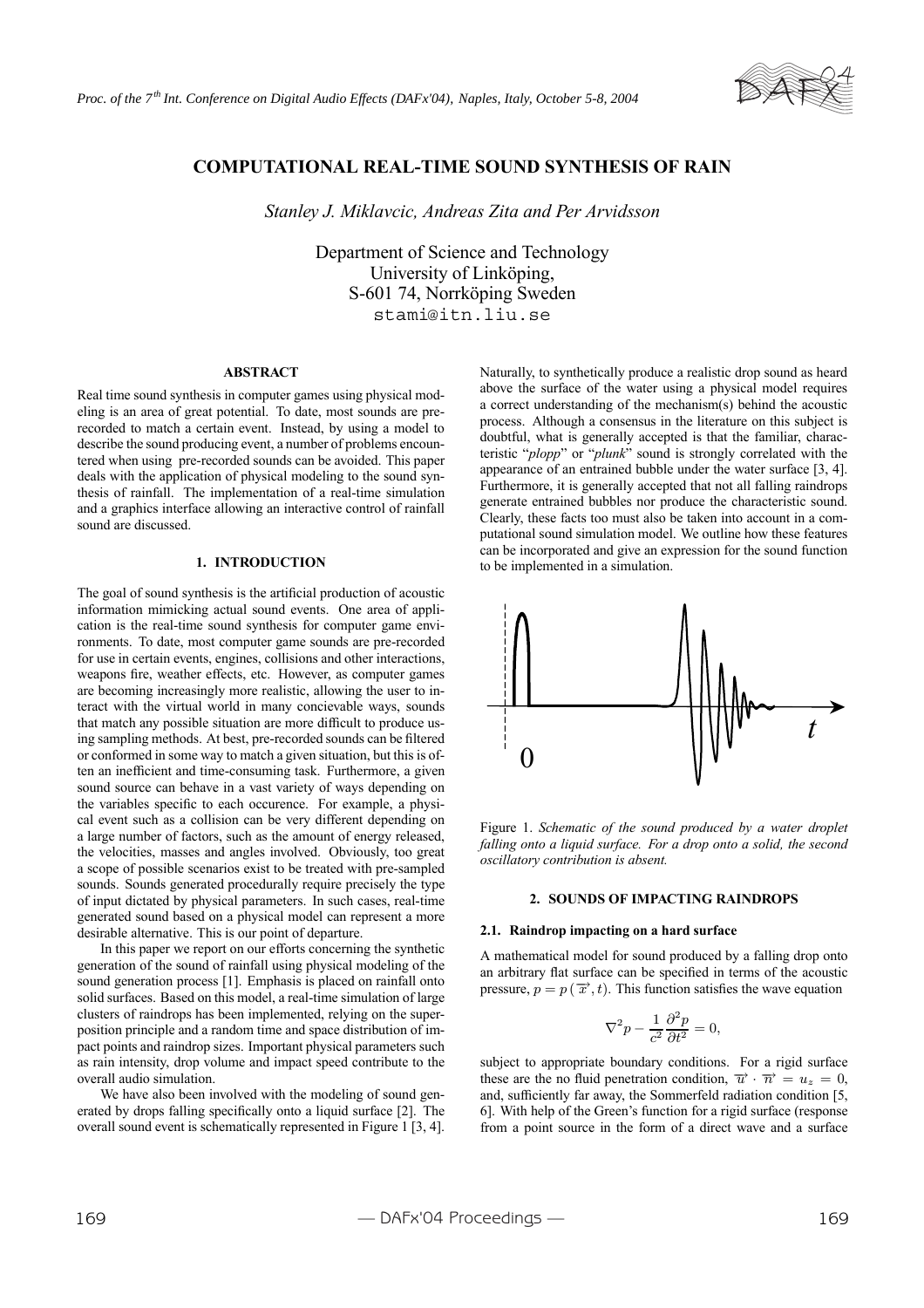reflection), the acoustic pressure registered at position  $\overrightarrow{x}$  at time  $t$ , can be expressed as the boundary integral

$$
p(\overrightarrow{x},t) = \frac{\rho_0}{2\pi} \iint_{\Gamma_s} \frac{\dot{v}(x_s, y_s, t - R/c)}{R} dx_s dy_s, \qquad (1)
$$

over a source distribution found on the horizontal water surface, z = 0, denoted Γ. Here,  $R = \sqrt{(x - x_s)^2 + (y - y_s)^2 + z^2}$  is the geometrical distance from the observer position  $\overrightarrow{x} = (x, y, z)$ to the source position  $\overrightarrow{x}_s = (x_s, y_s, 0)$ .  $\rho_0$  is the air density and c is the air speed of sound. The pressure is completely determined once the surface velocity is specified. For simplicity, it is sufficient to assume that a raindrop imparts an impulse velocity

$$
v(x_s, y_s, t) = A(v_{term}) H(t)
$$

uniformly over a circular area symmetrically positioned around the impact center. The factor  $A(v_{term})$  is related to the kinetic energy of the drop with terminal velocity,  $v_{term}$ , just prior to impact. H (t) is the Heaviside step function. Under these assumptions  $\overrightarrow{x}$  s takes values within a circle of radius a (the drop radius) centered at the impact center  $(x_0, 0, 0)$  (see Figure 2). Taking the listener position to be  $\overrightarrow{x} = (0, 0, H)$ , the integration in (1) can be performed  $[1, 2]$  giving

$$
p(0,0,H,t) = \left[\frac{\rho_0 c}{\pi} A(v_{term}) \cos^{-1} \left(\frac{c^2 t^2 - H^2 + x_0^2 - a^2}{2x_0 \sqrt{c^2 t^2 - H^2}}\right)\right]
$$
(2)

for  $t_s = R_s/c \leq t \leq R_l/c = t_l$ , and  $p = 0$  for all other t. Here  $R_{s(l)} = \sqrt{(x_0 \mp a)^2 + H^2}$  is the shortest (longest) distance from the impact zone to the listener position. This analytic result is an accurate representation of the initial contribution to the sound schematically represented in Figure 1. In terms of sound simulation, two advantages are evident in (2). Firstly, the result is analytic, which can make computation rendering very efficient. Secondly, physical characteristics of the drop such as size, terminal velocity and impact location are naturally incorporated.



Figure 2. *Schematic showing the geometric relation between the circular source region*  $(x_s, y_s, 0)$  *and the listener position*  $(0, 0, H)$ *, and distances involved*.

### **2.2. Raindrop impacting on a water surface**

As rain continues to fall onto an impermeable surface one expects pools of water to form. The sound of the rainfall changes character which must be included for realistic effects. Elsewhere we have presented a description of the physical processes involved and a mathematical model based on these. However, the main feature is that the impact drives the fluid interface to form a crater in the shape of a cone [7]. At the apex of this cone, an entrained bubble is pinched off. The pinching-off gives rise to oscillations in the cone tip which lead to sound generation at the cone/crater opening [2].

As mentioned, not all drops satisfy conditions on size and terminal speed to create an entrained bubble and thus produce the characteristically familiar sound effect. However, assuming that these conditions are met and an impact crater in the shape of a truncated cone of length,  $l$ , splay constant,  $\lambda$ , and area,  $A$ , of opening at  $z = 0$  is formed, the sound produced can be represented by the fluid particle velocity at the surface,  $z = 0$  for  $t \ge l/c$  is [2]

$$
u(l,t) = v_0 \left( t - \frac{l}{c} \right) \left( 1 - \frac{l}{s} \right) - c \frac{l}{s^2}
$$
  
 
$$
\times \int_{0}^{t-l/c} v_0 \left( t - \frac{l}{c} - \tau \right) \exp\left( -\frac{c}{s-l} \tau \right) d\tau. \quad (3)
$$

Here,  $s = \sqrt{A/\pi}/\lambda > l$  and  $v_0 (t)$  for  $t \ge 0$  (zero otherwise) is a velocity representing the pinch-off effect triggering acoustic vibrations in the cone.

To pursue the issue of the sound heard above the level of the water it is sufficient to insert this expression into the boundary integral expression, (1), for the acoustic pressure. As in Section 2.1, the integration is over the  $z = 0$  plane, effectively restricted to the cone opening. The end result depends very much on the nature of the apex motion,  $v_0$ . Simple examples are considered elsewhere [2].

#### **3. IMPLEMENTATION AND SOUND REPRODUCTION**

#### **3.1. Rendering of the computational sound**

Using superposition, the above models of single impact sounds have been implemented in an algorithm based on clusters of drops falling in an area bounded by two circles centered at the listener position. The drop source positions are distributed randomly and uniformly in this area, with each source receiving a direction,  $\phi$ , and a distance,  $x_0$ , relative to the listener. Naturally, the radius, a, of each drop source must either be user-specified or randomly allocated a value. We have taken the latter approach.

Some care must be exercised when distributing each drop source in the simulated time interval. The most straightforward approach of randomly producing, for each drop, a value of a global impact time  $t_0 = r \times L$  where r is a random value between 0 and 1 and  $L$  is the simulation length, can lead to problems. Randomizing  $t<sub>0</sub>$  would only define the *impact time* of each drop, not the arrival time. Since each drop also receives a random impact *distance*, the arriving sound impulses are distributed quite differently in the simulation period. In a real-time algorithm this is not a suitable solution. For example, assuming a continual rate of drop impact, since the sound registered initially comes from the drops lying closest to the listener, the intensity will artificially grow until the sound from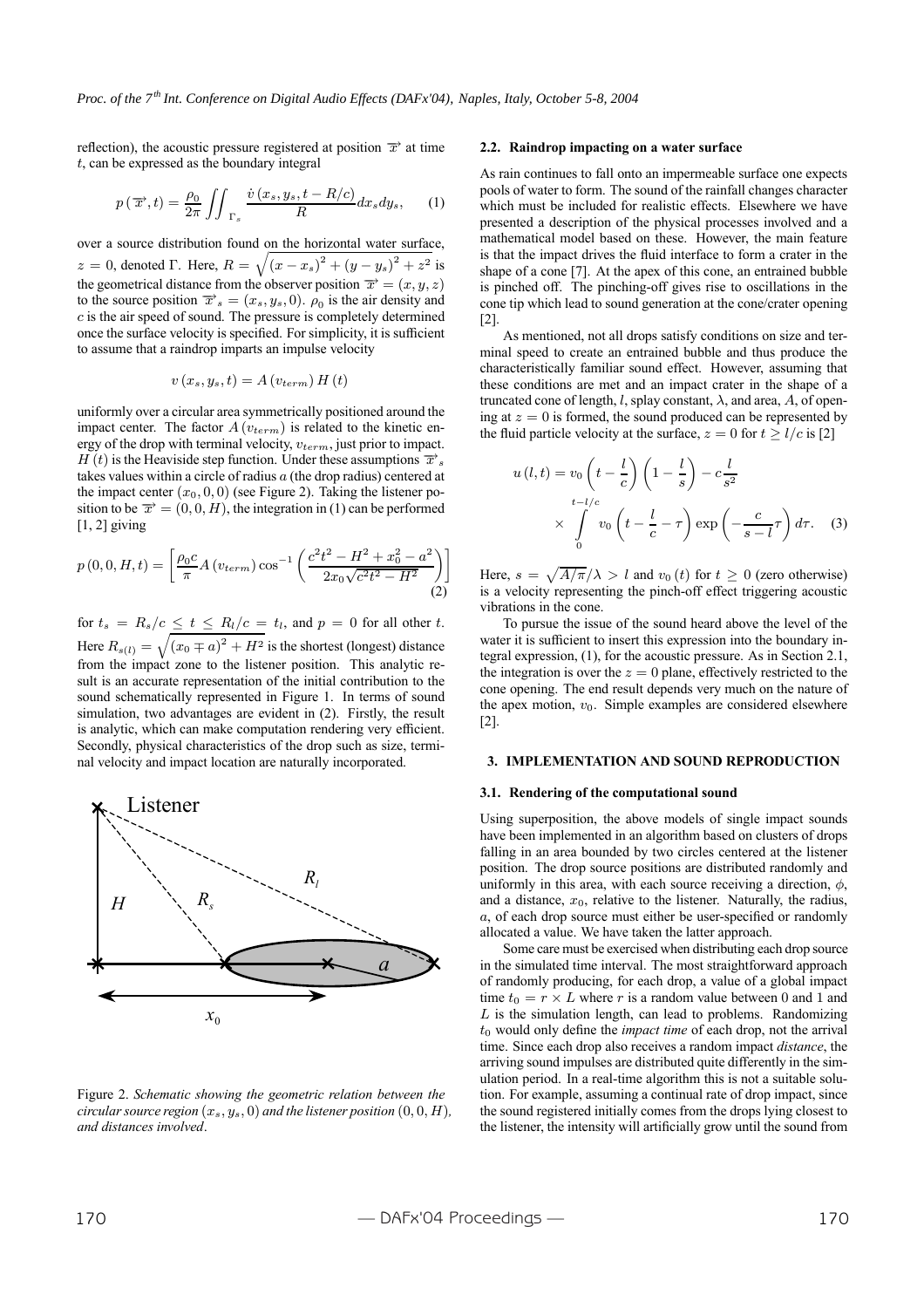drops lying furthest away reach the listener. From this point on the intensity will stay at a constant level. This effect prevails each time a change in conditions is implemented. The problem arises from the difference between the impact time and the initial arrival time, and this depends on the distance between the impact point and the listener.





This problem can be solved if one instead judiciously randomizes the arrival time,  $t_s$ . This results in a direct response to user implemented changes. Further considerations are necessary to take into account due to the coupling between distance and sound arrival time [1].

In a real-time simulation we restrict the length of the simulation rendering stage described above and loop over this interval during the entire simulation. This iteration loop has a length of only a few hundredths of a second<sup>1</sup>. Hence, the algorithm prepares these so-called sound *buffers* (Figure 3*),* which are handed over to the playback device upon request. This technique allows for continuously playing sound. As fast as a buffer has been played, a new buffer will be taken on. Note also that this process is not sequential; the buffer production stage does not need to wait for the playback of a previous buffer to finish. It can safely continue preparing the upcoming buffer while the current buffer is being played.

This non sequential, semi-parallel process has many benefits. It is naturally faster and also allows for the possibility of userinteraction. Since new buffers are prepared many times a second, one can change the properties defining the rain system smoothly during the simulation. This is precisely what is desired in a realtime algorithm. Naturally, it is more complex and cumbersome to implement. Firstly, it is important to have an algorithm which produces sound pressure buffers at a fast enough rate. If the algorithm is too slow, it will not be able to produce buffers at the same rate as they are being played and there could be a delay in the process in which the playback routine waits for follow up buffers. When this happens repeated buffers will be played, which is undesirable.

Secondly, to design a system that handles simultaneous production and playback<sup>2</sup> is non-trivial. However, as our algorithm is implemented in  $C^{++}$ , we are able to take advantage of available  $\tilde{C}^{++}$ routines for playback. The Sound Toolkit (STK) [8] is a free set of pre-implemented C++ routines to handle various useful sound synthesizing and playback tasks. Among other things, it handles real-time playback of synthesized sound information on a wide variety of platforms. In this project, STK was used for these tasks with very good results. The code is very easy to use and well documented.

#### **3.2. Multi-speaker sound reproduction**

As the listener is modeled as a single point, binaural effects are not incorporated in the present version of the audio simulation. However, equivalent stereophonic or, more generally, multiphonic sound can be produced using a simple alternative method. The impact zone symmetrically located around the listener is divided up into circle sectors defined according to the number of output speakers at one's disposal. For example, two half-discs in the case of stereo, or quadrants in the case of quadraphonic sound, etc. Note that these need not be equal area sectors, as in Figure 4.

When a drop impact with the ground is simulated using the random distribution function its sector is determined by its relation to the placement of the two nearest speakers. The sound pressure calculated using either of the two methods described in previous Sections is distributed between the pair of speakers, weighted according to a simple linear function of the angle between the drop direction and the speaker directions, relative to a zero-angle in the listener's direction. A drop falling in the direction of one of the speakers results in a weighting of 100% distributed to this speaker. This method not only allows for a stereo speaker setup, it also allows for any arrangement and number of speakers, as in Figure 4.



Figure 4. *Multi-phonic setup indicating circle sectors defined by number and positions of speakers.*

Using this method we have an easy and fast method of reproducing a sense of direction for every drop in the simulation. It has

<sup>&</sup>lt;sup>1</sup>The algorithm uses a simulation period, or buffer, of 512 samples. With a sample rate of 44100 smp/sec we have a buffer size  $\approx 0.0116$  seconds. Longer or shorter buffer sizes can be experimented with. However, 512 was found suitable in this case.

<sup>2</sup>A system such as this is called a *multi-threaded* system. In it, simultaneous tasks can be calculated or processed.